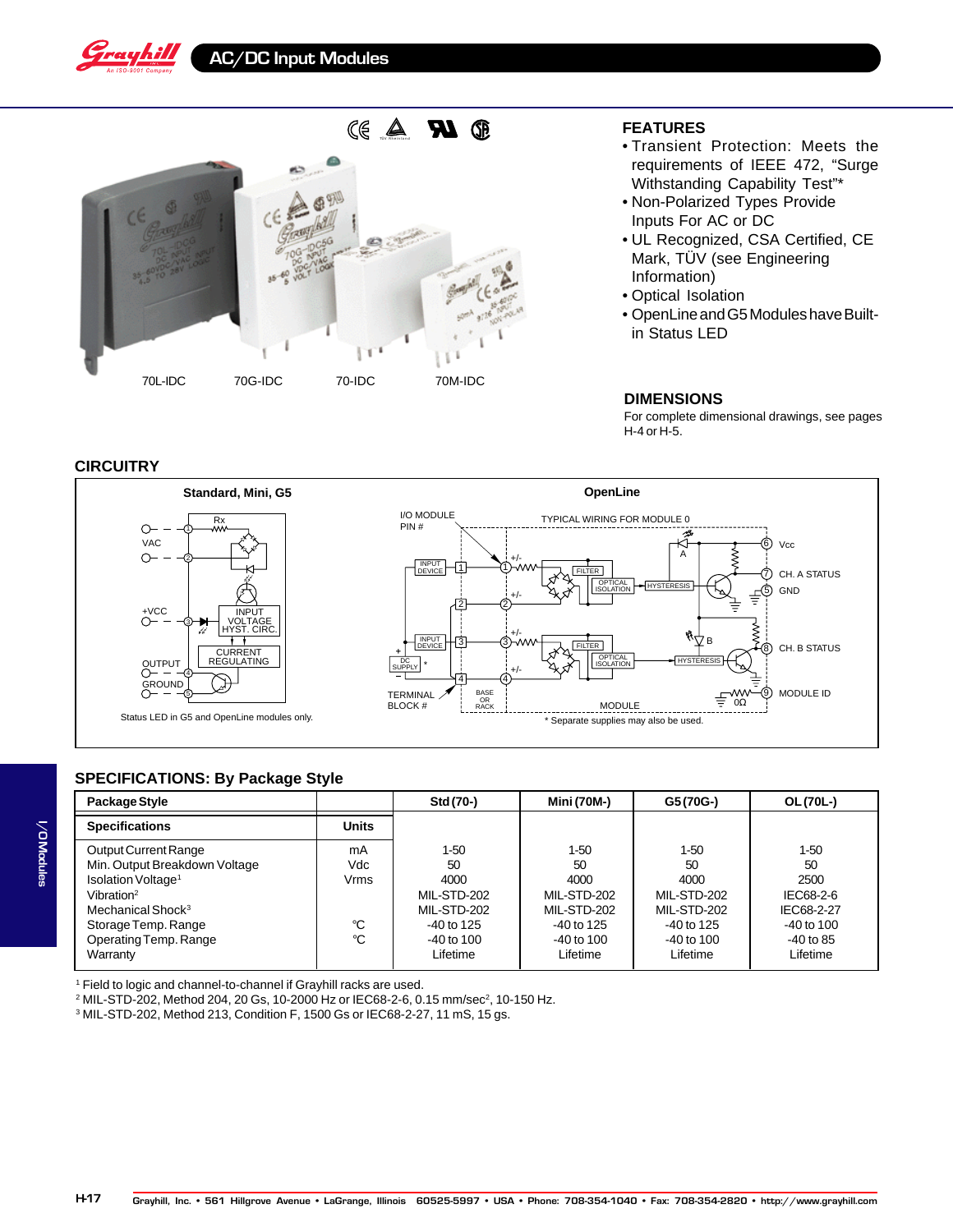

## **SPECIFICATIONS: By Part Number Standard and Miniature Modules**

| <b>Type/Function</b>                   |         | <b>Grayhill Part Number</b> |             |             |                   |
|----------------------------------------|---------|-----------------------------|-------------|-------------|-------------------|
| Miniature, Non-Polarized               |         | 70M-IDC5G                   | 70M-IDC5NP  |             |                   |
| <b>Standard, Non-Polarized</b>         |         | <b>70-IDC5G</b>             | 70-IDC-5NP  | 70-IDC15NP  | <b>70-IDC24NP</b> |
| <b>Specifications</b>                  | Units   |                             |             |             |                   |
| Maximum Input Voltage                  | Vac/Vdc | 60                          | 32          | 28          | 32                |
| Input Voltage Range <sup>1</sup>       | Vac/Vdc | $35-60$                     | 15-32/10-32 | 15-32/10-32 | 15-32/10-32       |
| Input Current @ Max. Input Voltage     | mA      | 6                           | 25          | 25          | 25                |
| Maximum Turn-on Time                   | mSec    | 10                          |             | 5           | 5                 |
| Maximum Turn-off Time                  | mSec    | 10                          | 5           | 5           | 5                 |
| Nominal Input Resistance (Rx)          | Ω       | 10K                         | 1.8K        | 1.8K        | 1.8K              |
| Maximum Pick Up Voltage (Output Low)   | Vac/Vdc | 35                          | 15/10       | 15/10       | 15/10             |
| Minimum Drop Out Voltage (Output High) | Vac/Vdc | 9                           | 3           | 3           | 3                 |
| Nominal Logic Voltage (Vcc)            | Vdc     | 5                           | 5           | 15          | 24                |
| Logic Voltage Range                    | Vdc     | $3-6$                       | $3-6$       | $8 - 18$    | 15-30             |
| Max. Logic Supply Current              |         |                             |             |             |                   |
| @ Nominal Vcc                          | mA      | 10                          | 10          | 10          | 10                |

#### **G5 Modules**

| <b>Type/Function</b>                                                                                                                                                                           |                                               | <b>Grayhill Part Number</b>                 |                                           |                                           |                                           |
|------------------------------------------------------------------------------------------------------------------------------------------------------------------------------------------------|-----------------------------------------------|---------------------------------------------|-------------------------------------------|-------------------------------------------|-------------------------------------------|
| G5, Non-Polarized, Status LED                                                                                                                                                                  |                                               | <b>70G-IDC5G</b>                            | 70G-IDC5NP                                | <b>70G-IDC15NP</b>                        | 70G-IDC24NP                               |
| <b>Specifications</b>                                                                                                                                                                          | <b>Units</b>                                  |                                             |                                           |                                           |                                           |
| Maximum Input Voltage<br>Input Voltage Range <sup>1</sup><br>Input Current @ Max. Input Voltage<br>Maximum Turn-on Time<br>Maximum Turn-off Time<br>Nominal Input Resistance (Rx)              | Vac/Vdc<br>Vac/Vdc<br>mA<br>mSec<br>mSec<br>Ω | 60<br>$35-60$<br>6<br>10<br>10<br>10K<br>35 | 32<br>15-32/10-32<br>25<br>5<br>h<br>1.8K | 28<br>15-32/10-32<br>25<br>5<br>5<br>1.8K | 32<br>15-32/10-32<br>25<br>5<br>5<br>1.8K |
| Maximum Pick Up Voltage (Output Low)<br>Minimum Drop Out Voltage (Output High)<br>Nominal Logic Voltage (Vcc)<br>Logic Voltage Range: Std & Mini<br>Max. Logic Supply Current<br>@ Nominal Vcc | Vac/Vdc<br>Vac/Vdc<br>Vdc<br>Vdc<br>mA        | 9<br>5<br>$4.5 - 6$<br>10                   | 15/10<br>5<br>$4.5 - 6$<br>10             | 15/10<br>15<br>$10 - 18$<br>10            | 15/10<br>3<br>24<br>17-30<br>10           |

#### **OpenLine Modules**

| <b>Type/Function</b>                                                                                                                                                                                                                                                                               | <b>Grayhill Part Number</b>                                                |                                                         |                                                              |
|----------------------------------------------------------------------------------------------------------------------------------------------------------------------------------------------------------------------------------------------------------------------------------------------------|----------------------------------------------------------------------------|---------------------------------------------------------|--------------------------------------------------------------|
| Dual, Non-Polarized, Status LED                                                                                                                                                                                                                                                                    |                                                                            | 70L-IDCG                                                | 70L-IDCNP                                                    |
| <b>Specifications</b>                                                                                                                                                                                                                                                                              | <b>Units</b>                                                               |                                                         |                                                              |
| Maximum Input Voltage<br>Input Voltage Range <sup>1</sup><br>Input Current @ Max. Input Voltage<br>Maximum Turn-on Time<br>Maximum Turn-off Time<br>Nominal Input Resistance (Rx)<br>Maximum Pick Up Voltage (Output Low)<br>Minimum Drop Out Voltage (Output High)<br>Nominal Logic Voltage (Vcc) | Vac/Vdc<br>Vac/Vdc<br>mA<br>mSec<br>mSec<br>Ω<br>Vac/Vdc<br>Vac/Vdc<br>Vdc | 60<br>$35-60$<br>6<br>10<br>10<br>10.6K<br>35<br>9<br>5 | 32<br>15-32/10-32<br>25<br>5<br>5<br>1.9K<br>15/10<br>3<br>5 |
| Logic Voltage Range<br>Max. Logic Supply Current<br>@ Nominal Vcc<br>Module ID Resistance to Logic Ground                                                                                                                                                                                          | Vdc<br>mA<br>Ω                                                             | 4.5-28<br>6/CH                                          | 4.5-28<br>6/CH                                               |

<sup>1</sup> For input voltages in the range of 90 to 140 Vdc, use AC input modules 70-IAC5, 70M-IAC5, 70G-IAC5 or 70L-IAC. For input voltages in the range of 180 to 280 Vdc, use AC input modules 70-IAC5A, 70M-IAC5A, 70G-IAC5A or 70L-IACA.

#### **Available from your local Grayhill Distributors** For prices and discounts, contact a local Sales

Office, an authorized local Distributor, or Grayhill.